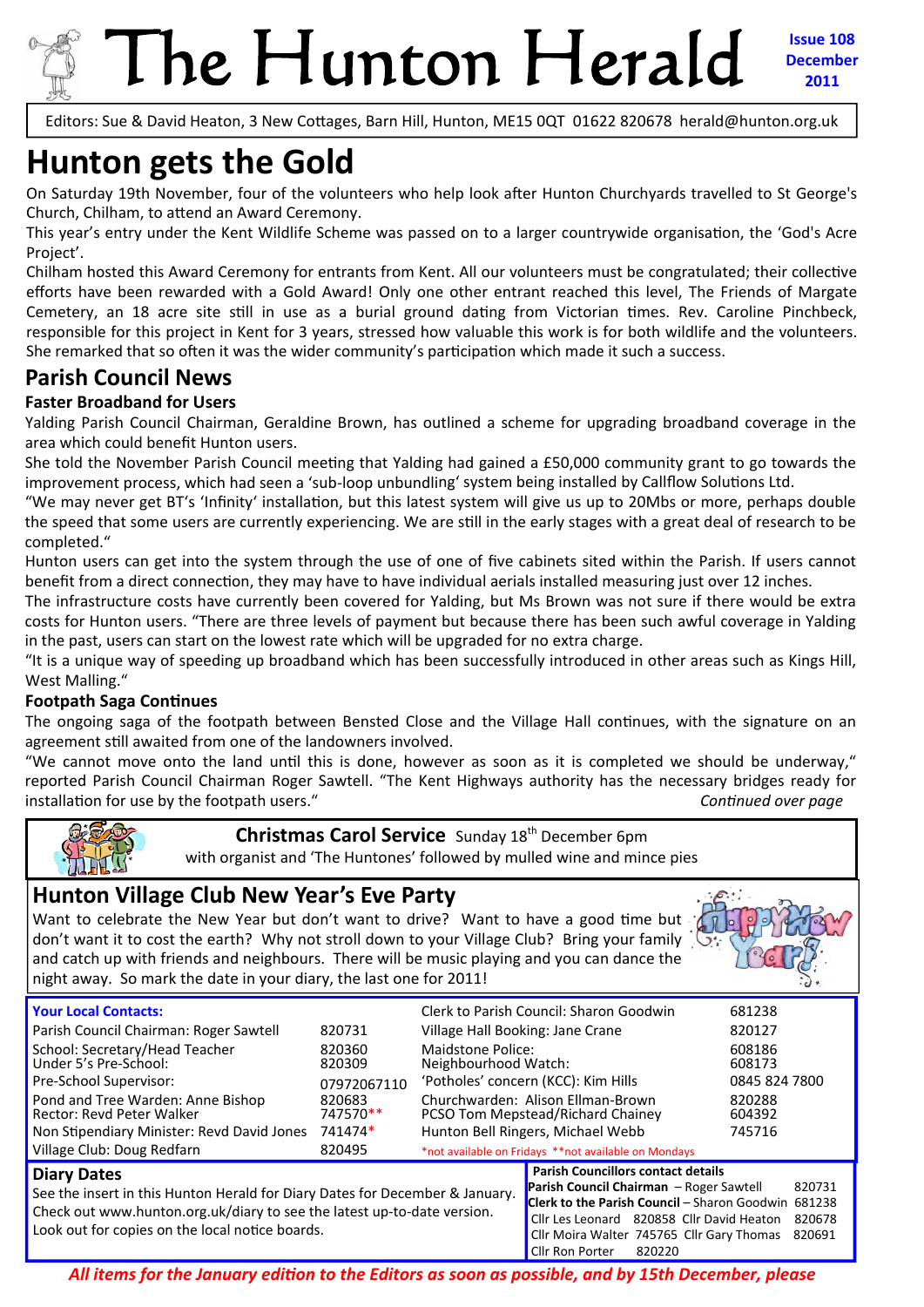Dear Friends,

'On the first day of Christmas my true love gave to me……'

We know the song so well! The Twelve Days of Christmas is often seen as a song of secular origin for children. Others have said it is a song of Christian instruction, perhaps dating back to the 16<sup>th</sup> century religious wars in England, with hidden references to the basic teachings of the Christian faith. 'True love' mentioned in the song is not an earthly suitor, but rather a reference to God Himself. The 'me' who receives the presents refers to every baptized person who is part of the Christian faith. Each of the 'days' represents some aspect of the faith that was important for children (and adults!) to learn.

Many have questioned the historical accuracy of the origin of this delightful Christmas song, yet even if it was written all those years ago as a secular nonsense song for children it is still today a song which serves as a timely reminder of the basic tenets of Christian belief.

On the first day of Christmas my true love (God) sent to me (the Christian) a partridge in a pear tree (Jesus).

Two turtle doves (The Old and New Testaments)

Three French hens (Faith, Hope and Love)

Four calling birds (The 4 Gospels)

Five gold rings (The first 5 books of the Old Testament)

Six geese a-laying (The six days of Creation)

Seven swans a-swimming (the 7 gifts of the Holy Spirit)

Eight maids a-milking (the Beatitudes – Matthew chapter 5)

Nine ladies dancing (the 9 fruits of the Holy Spirit)

Ten lords a‐leaping (The 10 Commandments)

Eleven pipers piping (The 11 faithful disciples)

Twelve drummers drumming (The 12 points of the Apostle's Creed)

So when is the 12<sup>th</sup> day? January 5<sup>th</sup>, is the last day of Christmas before Epiphany, January 6<sup>th</sup>, the traditional date of the Three Kings. In some cultures, especially Hispanic and Latin America culture, January 6<sup>th</sup> is observed as the Three Kings Day. I remember when we lived in Spain how January  $6<sup>th</sup>$  seemed more popular than December 25<sup>th</sup>, with street carnivals and floats carrying men dressed as Eastern Magi throwing sweets to the children and parents as they lined the streets.

The loved song is a celebration of Christmas, and with a Christian context hidden within it, a purely secular song becomes a vehicle for reminding us once more of the grace of God working in transforming ways in our lives and in our world. After all, is not that the meaning of Christmas anyway?

My wife Diana joins me in wishing you all a Happy and Holy Christmas! Peter

#### **Cost of Resurfacing Hall Car Park**

Two private contractors have given individual quotations -  $£37,000$  and  $£27,000$  – for totally resurfacing the Hunton Village Hall car park.

A grant application had been made to Kent County Council but Councillor Paulina Stockell reported that this had just missed out in the allocation process. The Parish Council is to approach the highways department and ask them to give a competitive quote.

Chairman Roger Sawtell said: "In the past the work has been completed piecemeal and had not lasted any length of time. We now want a quality operation including drainage."

King George's playing field chairman, Danny Peacock, reported that minor repairs had been carried out and that in the meantime further temporary work could be completed with road chippings laid across the whole car park until the professional resurfacing is given the go‐ahead.

#### **Village Gateways**

Reporting on the construction of gateways in a bid to slow down speeding traffic in West Street, the Kent Highways design engineer said that the contractors were due to move onto the site in mid‐November.

A similar date had been given for the installation of 20 mph speed limits outside Hunton Primary School; and Kent police are ready to give instructions to volunteers – five have come forward and six are needed  $\overline{\phantom{a}}$  on how to use Speedwatch radar guns to check motorists using West Street.

#### **Village Hall – Solar Panels**

Giving an update on the installation of solar panels on Hunton Village Hall, Chairman Alan Bishop said that a deadline of April 2012 had been set but this would have to be delayed due to the latest government cut in support for such schemes. The Hall Committee and Parish Council are now reviewing the situation.

#### **Parish Council Supports Armco Barrier**

A request to Kent Highways service for an Armco barrier to be installed in East Street outside Stonewall Oast after the latest car accident in which the fence has been damaged, is being supported by the Parish Council.

**Pilates in the Village Hall, Hunton.** Please note that there will no Pilates Classes at the Village Hall on 5<sup>th</sup> December. The next class will be  $12^{th}$  December before the break for Christmas and then start again 9<sup>th</sup> January 2012. There may be a chance of a class on the 19<sup>th</sup> December, so watch out for details on the village diary - www.hunton.org.uk/diary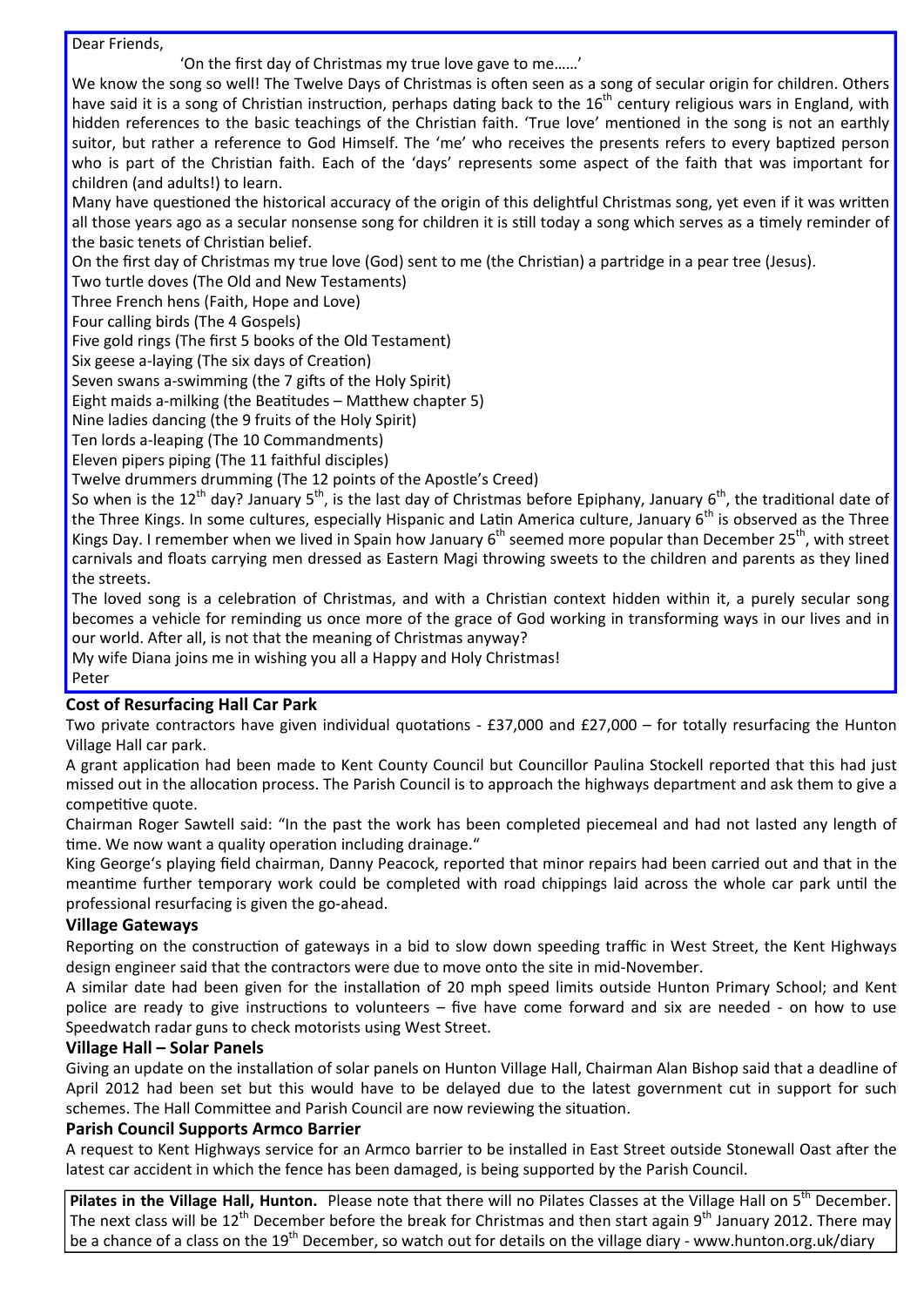## **Hunton Gardening Club**

We had a big turnout for our second meeting of the gardening club.

David Heaton gave a talk on managing rabbits in the garden and blamed it all on the Normans who introduced them into this country in the first place. myxomatosis does not now appear effective in keeping rabbit numbers down as they are developing an immunity to it. David talked about fencing, electric or otherwise; shooting, gassing and ferreting and then gave a demonstration of paunching and skinning a rabbit for the pot. We would like to add that no real bunnies were hurt in this demonstration!

Next meeting of the Gardening Club will be Thursday 29th March 2012 at 8.30pm in the Village Club. If anyone is interested in joining please contact Lesley Lee on 820210, Lesley.a.lee@btinternet.com

## **Hunton Club Book Club October Review**

#### **Old Possum's Book of Cats by T. S. Eliot**

This book is a collection of whimsical poems about feline psychology and sociology. The poems were written during the 1930s and included by Eliot under his assumed name 'Old Possum' in letters to his godchildren. It is the basis for the setting of the musical, Cats.

Most of the group agreed that the poems were easy to read, amusing and quite charming, although one member enjoyed the illustrations by Edward Gorey more than the poems. Growltiger's Last Stand was popular as well as Macavity and Mr Mistoffelees. We noted that those poems with rhyming lines were more popular with the group, also that the poems could be appreciated more when read aloud. Cat lovers in the group appreciated the humanisation of the characters while others thought this was overemphasised and overall the cat lovers enjoyed the poems more.

Scores for this book varied between 4 and 7 giving an average of 6.

Next month's book is '**Washington Square' by Henry James**

## **Hunton Bag ‐ A Christmas Present**

How about giving a Hunton bag as a present or stocking filler for Christmas? The design depicts the picture from the Parish Plan and is for Sale at £4.50.

All proceeds go to fund the Parish Plan Actions. Contact Sue Heaton 01622 820678 or email susan.heaton1@virgin.net



## **Hunton Village Club ‐ Quiz Night**

Saturday 10th December ‐ 8pm.

Make a note of this date, Phil has prepared another superb quiz for you. Remember how popular the last quiz was? So, come early to secure your seat. The quiz will start promptly at 8pm.

## **Halloween at Hunton Club**

West Street was busy as the sun went down on Halloween. Ghosts, vampires and zombies came out to terrorise the householders with playful threats of tricks and hopes of treats!

With their cauldrons full of treats, the monsters came to the club, which was decorated with ghosts, witches and broomsticks. From an early opening at 7.00pm until 8.30pm the little devils enjoyed making ghosts to "fly" behind a shadow screen. There was also a fancy dress competition with prizes awarded to three different age groups.

The Club was really busy with a wonderful family atmosphere. Every monster had a great time and left with a treat. It was lovely to have everyone gather together at the Club for an occasion that is sure to be repeated next year. Tricia

## **'Rock n Roll' & Retro Raffle**

Hunton Club took a step back in time and the themed night of the 50's proved a success. Some members dressed in retro style for the occasion with bobby socks, neckties and even a member of the "T Birds" turned up. Before long Elvis, Buddy Holly and Bill Haley had us rockin 'n reeling in the aisles. A retro raffle offered prizes of a joint of beef, bottles of Babycham and a jar of Ovaltine. Unbelievably, the beef was won by a vegetarian! Finally, just for fun and keeping within the theme, Spam sandwiches were offered around and were a hit, surprisingly!

## **Mushrooms**

In France they say, if you find a mushroom 15 minutes after daybreak it is probably poisonous because all the good ones have already been found. In Britain we are neither so keen nor so brave about hunting wild mushrooms. It is tempting to have a go, mushrooms all look so edible but the price of getting it wrong is very high with the possibility of kidney failure or death. There are books which give guidance but nearly every edible mushroom seems to have a poisonous counterpart which it is difficult to distinguish between. It would take many guided trips with an expert before I could feel confident enough to pick and eat a wild mushroom.

Purchasing wild and less usual mushrooms is much easier now and is to be recommended. I recently tried Ceps, bought at a market, the cost was eye watering, and the discovery of a slug was ironic, it is hard for a gardener to pay so much for a slug.

Fried in a little olive oil and gently seasoned, the Ceps' texture was meaty and the flavour reminiscent of a misty, moist autumnal walk in the woods. It would be good to collect your own mushrooms but there is much to be said for eating in confidence! *ChrisƟne McSweeney*